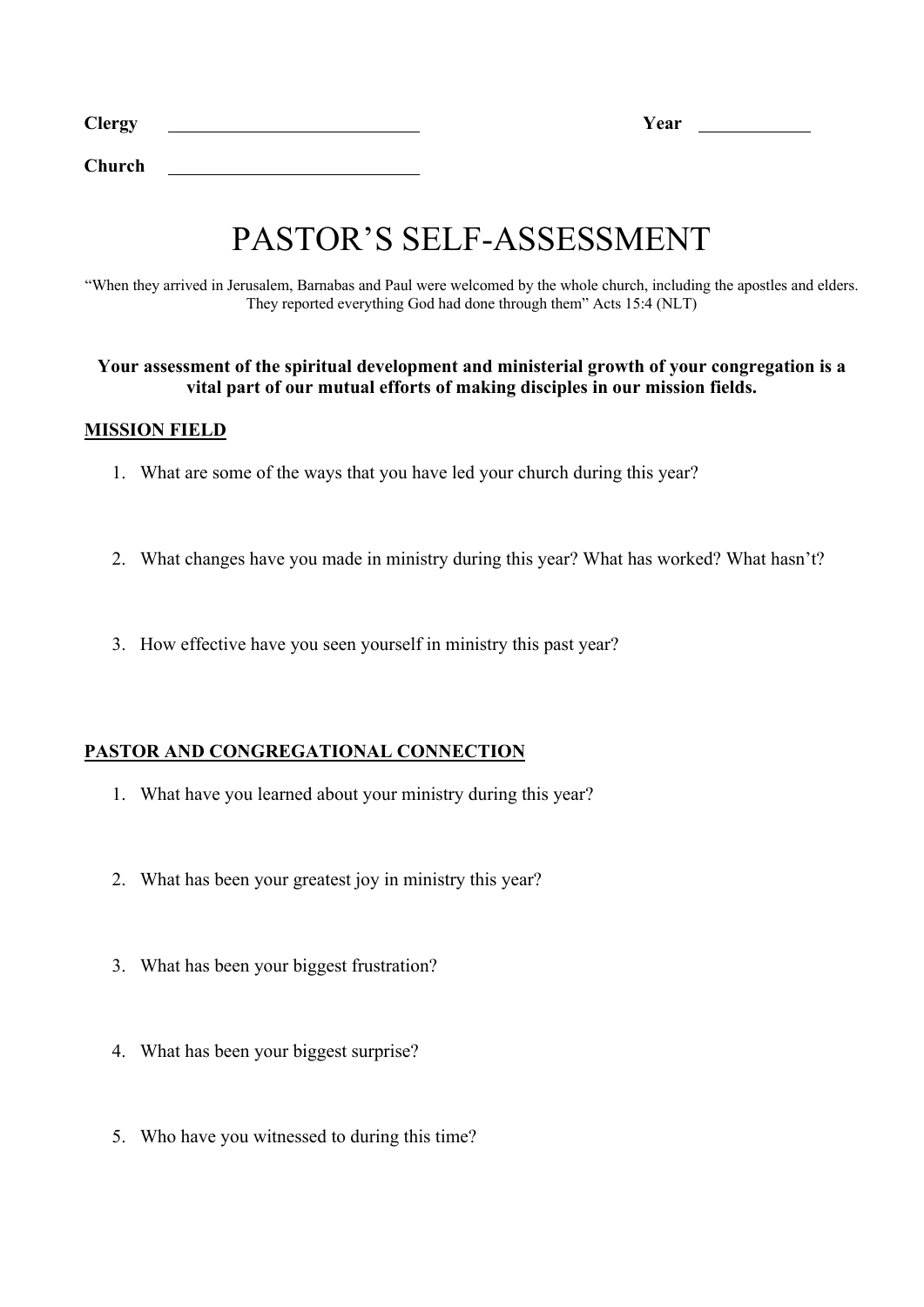# **PASTOR SELF CARE**

- 1. What have you learned about yourself during this year?
- 2. What skills have you learned this year?
- 3. What has been your greatest area of growth during this year?
- 4. How have you personally grown in ministry this year?

#### **Signatures**

| Pastor               | Date |
|----------------------|------|
| <b>SPRC Chair</b>    | Date |
| Church Council Chair | Date |

Jesus came and told his disciples, "I have been given all authority in heaven and on earth. 19Therefore, go and make disciples of all the nations, baptizing them in the name of the Father and the Son and the Holy Spirit. 20Teach these new disciples to obey all the commands I have given you. And be sure of this: I am with you always, even to the end of the age." Matthew 28:18-20 (NLT)